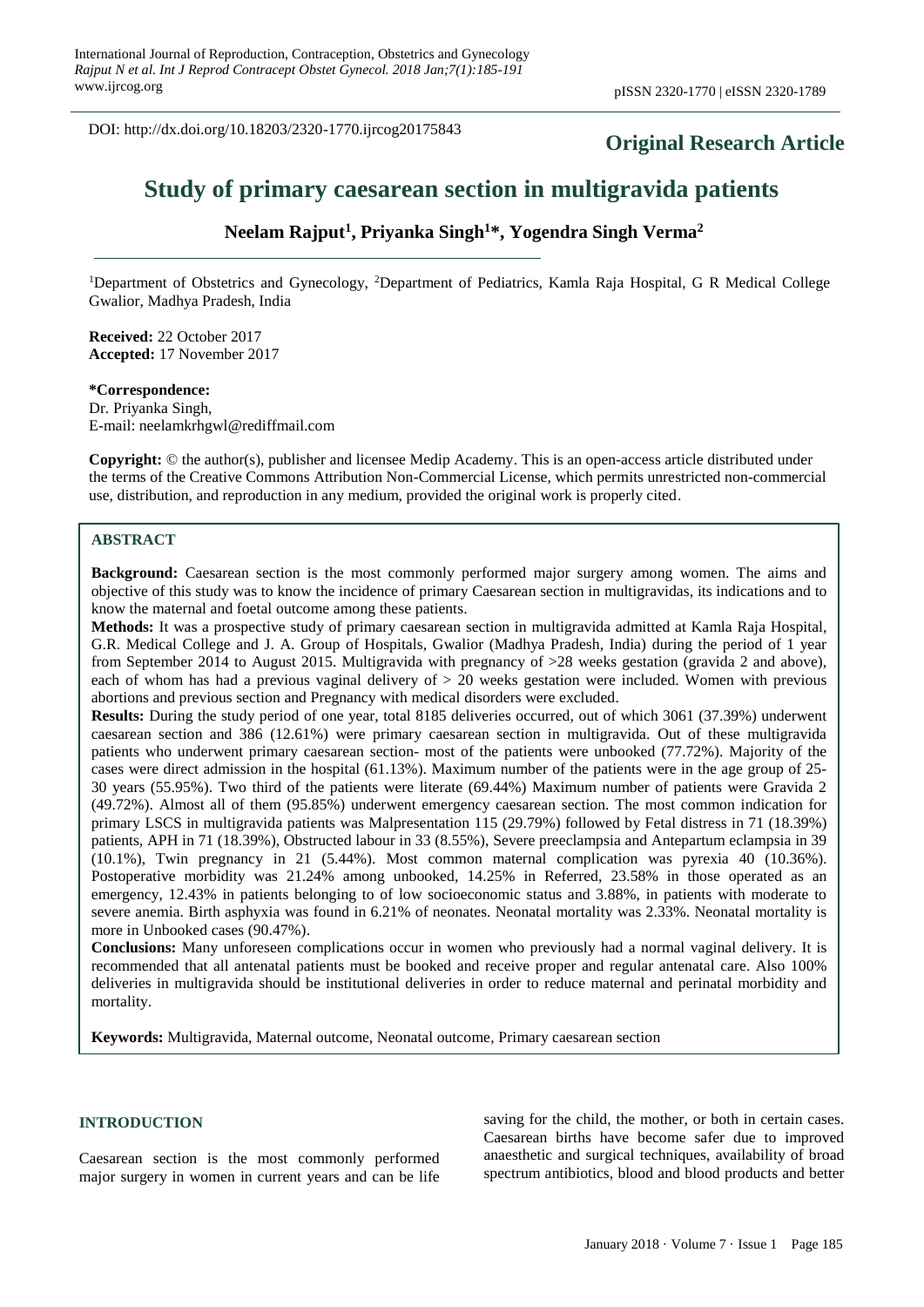understanding for timely decision for caesarean section. This is not to imply that they have become safer than normal uncomplicated vaginal deliveries but have become safer than they used to be.<sup>1</sup>

Different study related the rise in caesarean section to a change in medical practice and concluded that although indications did not change much over the time, there has been lowering in the overall threshold concerning the decision to carry out a caesarean section. $1-4$ 

There are many factors that contribute to the variations in caesarean section rates, such as practice culture, practice style, hospital environment, and source of payment, patient's preference, and socioeconomic status. A clinical practice guideline can reduce the caesarean section rates without increasing adverse outcomes (Suwanrath-Kengpol C 2004). <sup>5</sup> High or rising rates of caesarean delivery do not necessarily reflect demand for surgical delivery. 6

Multipara means those who had delivered once or more after the age of viability. It includes primi-para (uniparapara 1) multipara (para 2, 3, 4) and grand multipara (para more than 4).<sup>7</sup> Primary caesarean section in the multipara means first caesarean section done in the patients who had delivered vaginally once or more. Mainly the baby and the placenta are responsible for caesarean section in multipara.

Multipara may still have cephalopelvic disproportion even having previously delivered a full term child vaginally. Since the foetus increases in size with multiparity, the size of foetus and foetal head should be carefully estimated. In multiparous patients, malpresentations are favored by a pendulous abdomen and lordosis of the lumbar spine and in any case, that is usual for the head not to engage in the pelvis until the onset of labour.<sup>8</sup>

Multiparity is a problem associated with poverty, illiteracy, ignorance and lack of knowledge of the available antenatal care and family planning methods. A multipara who has earlier delivered vaginally may still require a caesarean section for safe delivery.<sup>1</sup>

It is a common belief amongst public that once a mother delivers her child or children normally, all her subsequent deliveries will be normal. As a result, such multiparous mothers often neglect routine antenatal checkup.<sup>8</sup> It is for these reasons that attention has been directed to the indication for caesarean section in women who have previously delivered vaginally.<sup>9</sup>

There are several indications of caesarean sections, chiefly severe contraction of the pelvis, other forms of dystocia, major degree of placenta previa and severe preeclampsia and eclampsia.<sup>11</sup> The other indications include fetal distress, bad obstetric history (BOH) and difficult vaginal operative delivery. However the indications of caesarean section are not limited to the obstetrics and medical factors, but also extend to various socioeconomic, ethical, and medicolegal factors resulting in an alarming increase in caesarean section rate all over the world.<sup>12</sup>

Defensive obstetrics is another common cause for high rate of caesarean section. It has been observed that 82% of physicians performed caesarean to avoid negligence claims. Vaginal delivery takes around 12 hours against 30 minutes to perform caesarean section thus heavily taxing upon obstetrician time and patience.<sup>13</sup>

Present study has been done to study the indications and outcome of caesarean section being done in multigravida who had earlier delivered successfully by vaginal route.

# **METHODS**

It was a prospective study of all the cases of primary caesarean section in multigravida admitted at Kamla Raja Hospital, G.R. Medical College and J.A. Group of Hospitals, Gwalior (M.P.) during a period of 1 year from September 2014 to August 2015.

Permission from ethical committee of the institution was obtained. Study was done in parous women who had previous vaginal deliveries

Inclusion Criteria was all Multigravida with pregnancy of >28 weeks gestation (gravida 2 and above), each of whom has had a previous vaginal delivery of  $> 20$  weeks gestation.

Women with previous abortions and previous section and Pregnancy with medical disorders were excluded from the study.

Information was collected in a predesigned proforma about demographic profile, obstetric history, physical examination, indication of cesarean section, maternal and perinatal outcome.

## *Statistical analysis*

The chi-squared test was used for comparative analysis of categorical variables in order to determine independent risk factors Statistical significance was defined as P <0.05. SPSS 17.0 software (SPSS, Chicago, IL, USA) was used.

## **RESULTS**

A prospective study of primary caesarean section in multigravida admitted at Kamla Raja Hospital, G.R. Medical College and J.A. Group of Hospitals, Gwalior (M.P.) during a period of 1 year from September 2014 to August 2015 and a total of 386 (12.61%) patients were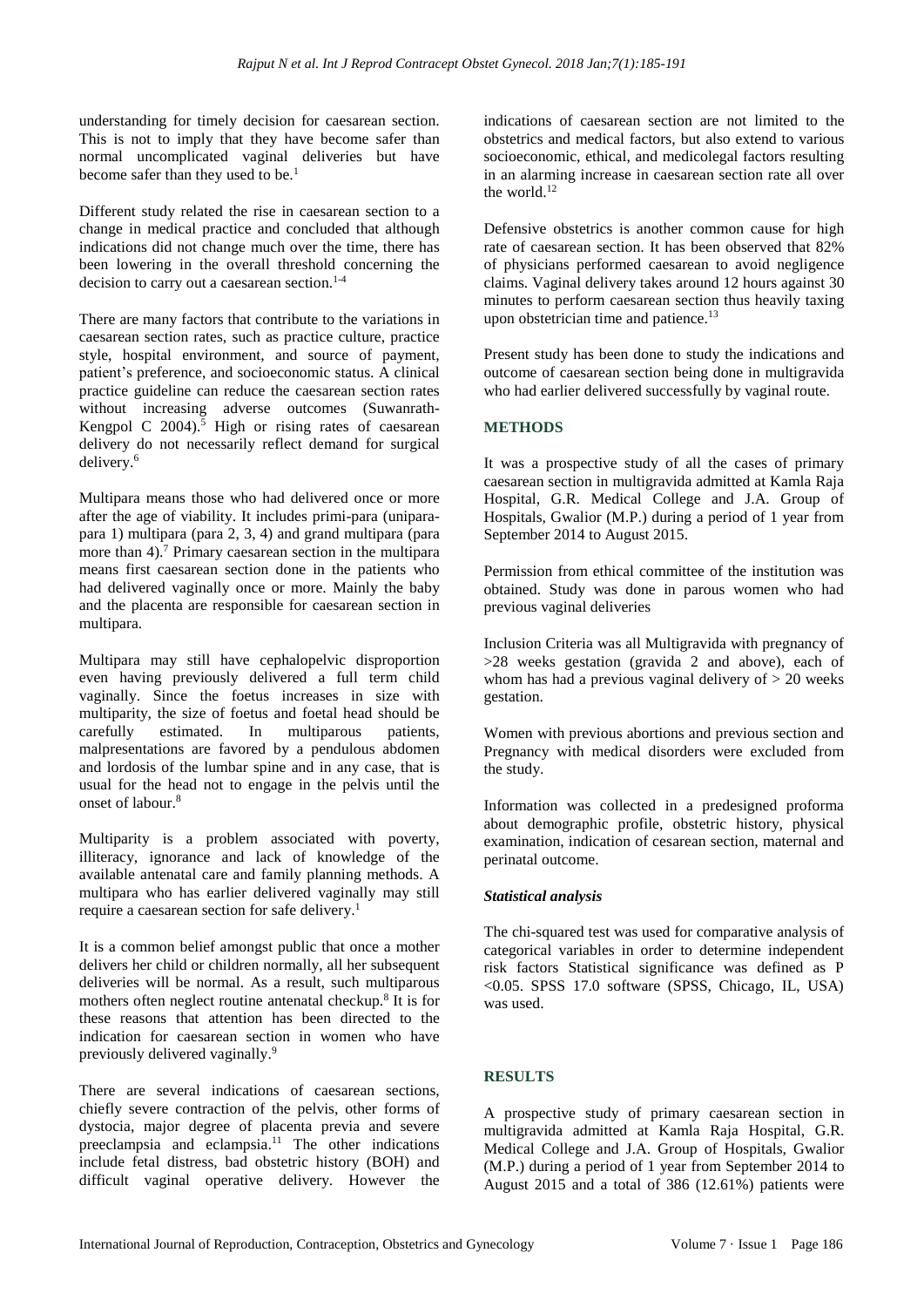selected for study and following observations were made. Total number of deliveries during the study period of 1 year was 8185. Caesarean section was done in 3061 (37.39%) patients.

## **Table 1: Nutritional status of study subjects.**

| <b>Parameters</b> | <b>No. of patients</b> | <b>Percentage</b> |
|-------------------|------------------------|-------------------|
| Anemia            |                        |                   |
| Normal Hb         | 130                    | 33.68             |
| Mild              | 215                    | 55.70             |
| Moderate          | 31                     | 8.03              |
| Severe            | 8                      | 2.07              |
| Very severe       | $\mathfrak{D}$         | 0.52              |
| <b>BMI</b>        |                        |                   |
| Underweight       | 74                     | 19.17             |
| <b>Normal</b>     | 284                    | 73.57             |
| Overweight        | 26                     | 6.74              |
| Obesity           | 2                      | 0.52              |

Out of 386 patients, most of them were unbooked (77.72%) and direct admission (61.13%), only 150 (38.86%) patients were referred from different places.

Most of the patients 216 (55.95%) belong to the age group of 26-30 years followed by 123 (31.86%) in age 21-25 years, 41 (10.62%) patients in age group of 31-35 years. Only 5 patients (1.29%) were above 35 years of age.

Period of gestation in 229 of the patients (59.33%) was 37-40 weeks followed by 111 patients (28.76%) in 32-36 weeks, 12 patients (3.10%) in 28-31 weeks of gestational age and 8 patients (2.07%) were in gestational period of  $>40$  weeks.

Distribution of patients according to education showed that most of them were having primary education 179 (46.37%). About 118 (30.56%) patients were illiterate followed by 84 (21.76 %) patients who had secondary education and only 5 (1.29%) patients were graduates. This also reflects the improved literacy rates in last few years.

Distribution of socioeconomic class on the basis of modified Kuppuswamy Scaler most of the patients shows majority (54.1%) were from upper lower class followed by 139 (36%) patients in lower class, 37 (9.6%) patients from lower middle class and only one (0.30%) patient was found to be from upper middle class.

Type of work distribution reveals that Most of the patients were Moderate worker 298 (77.20%), followed by heavy worker 80  $(20.72%)$  and only 8  $(2.07%)$  were sedentary workers. Nutritional status of the patients (Table 1) shows that only 34% of woman had normal Hemoglobin level but majority (73.5%) had normal BMI. Out of 386 cases 370 (95.85%) of patients underwent Emergency caesarean section whereas only 16 (4.15%) patients were operated Electively.

## **Table 2: Indications of primary caesarean section in multigravida.**

| <b>Indication</b>                               | No. of<br>patients | Percentage |
|-------------------------------------------------|--------------------|------------|
| Malpresentations                                | 115                | 29.79      |
| <b>Breech</b>                                   | 63                 | 16.32      |
| Face                                            | $\overline{4}$     | 1.03       |
| <b>Brow</b>                                     | 3                  | 0.78       |
| Compound presentation                           | 3                  | 0.78       |
| Cord presentation                               | 1                  | 0.26       |
| Cord prolapsed                                  | $\overline{4}$     | 1.03       |
| Transverse lie                                  | 36                 | 9.32       |
| Oblique lie                                     | 1                  | 0.26       |
| Cephalopelvic disproportion                     | 36                 | 9.32       |
| Antepartum hemorrhage                           | 71                 | 18.39      |
| Placenta previa                                 | 65                 | 16.84      |
| Abruptio placentae                              | 6                  | 1.55       |
| <b>Fetal distress</b>                           | 71                 | 18.39      |
| <b>Obstructed labour</b>                        | 33                 | 8.55       |
| Severe preeclampsia and<br>anterartum eclampsia | 39                 | 10.1       |
| Twin pregnancy                                  | 21                 | 5.44       |
| Total                                           | 386                | 100.0      |

Most common indication for caesarean section (Table 2) in present study was Malpresentation 115 (29.79%), followed by Fetal distress in 71 (18.39%) patients, APH in 71 (18.39%), Preeclampsia and Eclampsia in 39 (10.1%), Obstructed labour in 33 (8.55%) patients and Cephalopelvic disproportion each and Twin pregnancy in 21 (5.44%).

#### **Table 3: Maternal outcome.**

| <b>Maternal outcome</b> | <b>No. of patients Percentage</b> |       |
|-------------------------|-----------------------------------|-------|
| Healthy                 | 295                               | 76.42 |
| Postoperative morbidity | 91                                | 23.57 |
| Abdominal distention    | 6                                 | 1.55  |
| Pyrexia                 | 40                                | 10.36 |
| <b>URTI</b>             | 32                                | 8.29  |
| Wound infection         | 11                                | 2.85  |
| <b>PPH</b>              | $\mathcal{D}_{\mathcal{L}}$       | 0.52  |
| Total                   | 386                               | 100   |

Most of patients 300 (77.72%) did not require blood transfusion and only 86 (22.28%) patients received blood transfusion. Analysis of maternal outcome (Table 3) shows that out of 386 patients, 91 (23.57%) patients had different complications. Most common maternal complication was pyrexia in 40 (10.36%) patients, followed by Upper respiratory tract infection in 32 (8.29%) patients, wound infection in 11 (2.85%) patients and abdominal distention in 6 (1.55%) patients. Correlation of post operative maternal morbidity with various risk factors (Table 4) reveals that most of the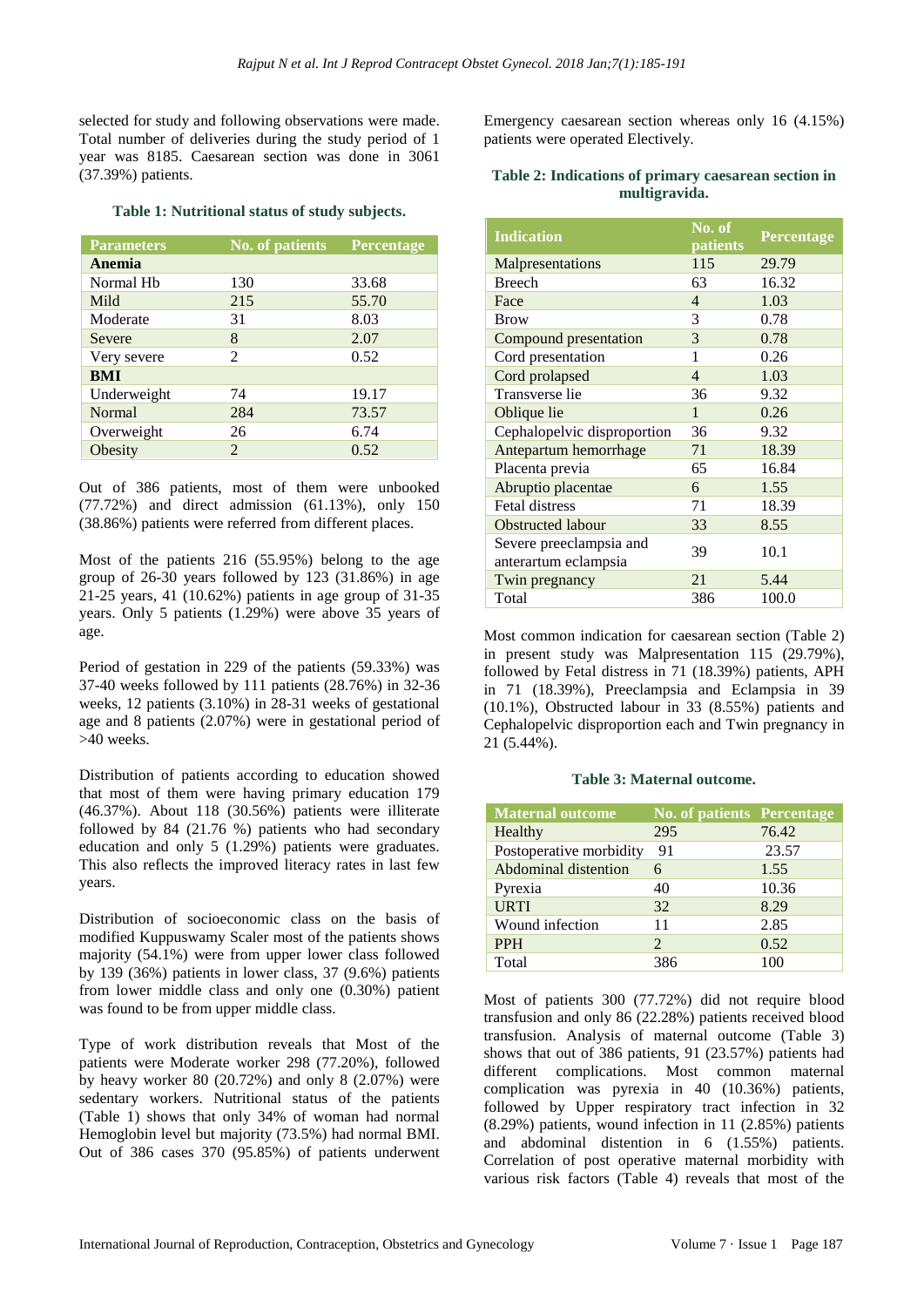patients having postop morbidity were Unbooked (21.24%), Referred (14.25%), operated in emergency (23.58%), of low socioeconomic status (12.43%), with moderate to severe anemia (3.88%), who are underweight (9.58%), or overweight (2.59%), having low level of education (11.13%) and moderate to heavy worker.

|  |  |  |  |  | Table 4: Correlation of post operative maternal morbidity with various risk factors. |
|--|--|--|--|--|--------------------------------------------------------------------------------------|
|--|--|--|--|--|--------------------------------------------------------------------------------------|

| <b>Parameters</b>         | <b>Healthy</b> | $\frac{0}{0}$  | <b>Post-op morbidity</b> | $\frac{0}{0}$  | P value |  |
|---------------------------|----------------|----------------|--------------------------|----------------|---------|--|
| <b>Booking status</b>     |                |                |                          |                |         |  |
| Unbooked                  | 218            | 56.47          | 82                       | 21.24          | 0.001   |  |
| <b>Booked</b>             | 77             | 19.95          | 9                        | 2.33           |         |  |
| Direct/Referred           |                |                |                          |                |         |  |
| Direct                    | 200            | 51.81          | 36                       | 9.33           | < 0.001 |  |
| Referred                  | 95             | 24.61          | 55                       | 14.25          |         |  |
| <b>Emergency/Elective</b> |                |                |                          |                |         |  |
| Emergency                 | 279            | 72.28          | 91                       | 23.58          | 0.023   |  |
| Elective                  | 16             | 4.15           | $\mathbf{0}$             | $\overline{0}$ |         |  |
| Socioeconomic status      |                |                |                          |                |         |  |
| Lower                     | 91             | 23.57          | 48                       | 12.43          |         |  |
| <b>Upper lower</b>        | 171            | 44.04          | 38                       | 9.84           | 0.0001  |  |
| Lower middle              | 32             | 8.29           | 5                        | 1.29           |         |  |
| Upper middle              | $\mathbf{1}$   | 0.26           | $\mathbf{0}$             | $\overline{0}$ |         |  |
| <b>Nutritional status</b> |                |                |                          |                |         |  |
| Anemia                    |                |                |                          |                |         |  |
| Normal Hb                 | 106            | 27.46          | 21                       | 5.44           |         |  |
| Mild                      | 160            | 41.45          | 55                       | 14.25          | < 0.024 |  |
| Moderate                  | 18             | 4.66           | 11                       | 2.85           |         |  |
| Severe                    | 6              | 1.55           | $\overline{4}$           | 1.03           |         |  |
| <b>BMI</b>                |                |                |                          |                |         |  |
| Underweight               | 37             | 9.58           | 37                       | 9.58           |         |  |
| Normal                    | 242            | 62.69          | 42                       | 10.88          | < 0.001 |  |
| Overweight                | 16             | 4.15           | 10                       | 2.59           |         |  |
| Obese                     | $\overline{0}$ | $\overline{0}$ | $\overline{2}$           | 0.52           |         |  |
| <b>Educational status</b> |                |                |                          |                |         |  |
| Uneducated                | 75             | 19.43          | 43                       | 11.13          |         |  |
| Primary                   | 139            | 36.01          | 40                       | 10.36          | < 0.001 |  |
| Secondary                 | 76             | 19.68          | $8\,$                    | 2.07           |         |  |
| Graduate                  | 5              | 1.29           | $\mathbf{0}$             | $\overline{0}$ |         |  |
| Type of work              |                |                |                          |                |         |  |
| Sedentary                 | $\overline{7}$ | 1.81           | 1                        | 0.25           |         |  |
| Moderate                  | 228            | 59.06          | 70                       | 18.13          | 0.45    |  |
| Heavy                     | 60             | 15.54          | 20                       | 5.18           |         |  |

#### **Table 5: Neonatal morbidity.**

| <b>Morbidity</b>                | <b>No. of neonates</b> | Percentage |
|---------------------------------|------------------------|------------|
| <b>Healthy Neonates</b>         | 295                    | 76.42      |
| Neonates with<br>some morbidity | 72                     | 18.65      |
| <b>Birth Asphyxia</b>           | 24                     | 6.21       |
| Sepsis and Pyrexia              | 13                     | 3.36       |
| <b>MAS</b>                      | 11                     | 2.84       |
| <b>RDS</b>                      | 22                     | 5.69       |
| <b>CHD</b>                      |                        | 0.26       |
| Conjoint twin                   |                        | 0.26       |

RDS; Respiratory distress syndrome, MAS; Meconium aspiration syndrome, CHD; Congenital Heart Disease

On Analysis of baby weight, we find that half of the babies were in the weight range of 2.5-3.0 Kg whereas 32.5% were in the range of 2.5-1.5 kg. Only 9 babies (2.33%) were below 1.5 kg and 40 babies were above 3kg. There were 19 IUD.

The most common morbidity present in neonates (Table 5) was birth asphyxia in 4 (6.21%) neonates followed by RDS in 22 (5.69%) neonates, sepsis and pyrexia in 13 (3.36%) and MAS in 11 (2.84%) of neonates.

The most common reason for mortality was Birth Asphyxia 9 (42.85 %) followed by RDS in 6 (28.57 %)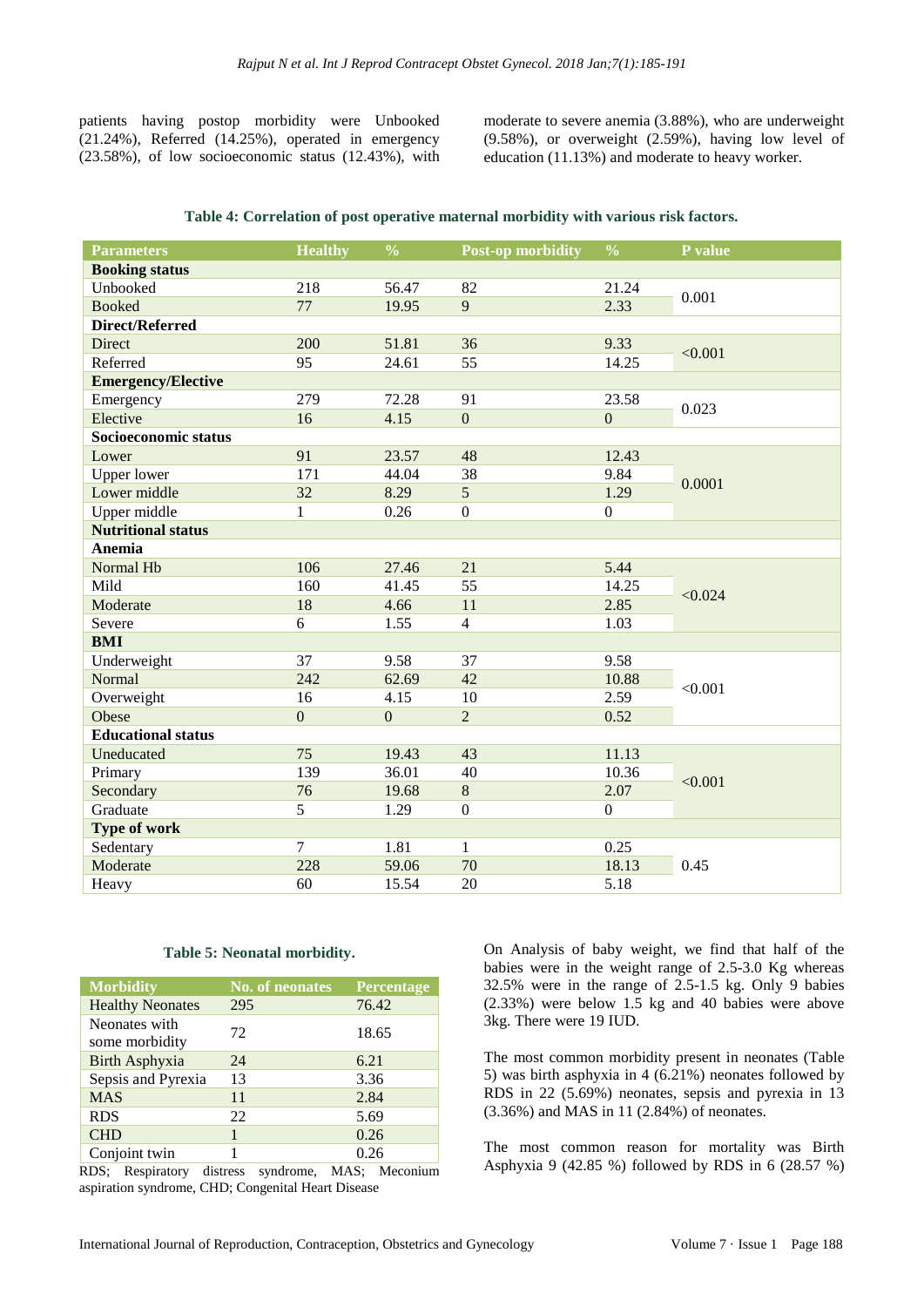patients and sepsis and pyrexia in 2 (9.52%) patients and MAS in 2 (9.52 %), CHD in 1(4.76%) (Figure 1).

Common indication of caesarean section which led to neonatal mortality were placenta previa (most of the neonates were premature), Obstructed labour, Transverse lie with cord prolapse.



**Figure 1: Causes of perinatal mortality.**

## **DISCUSSION**

A prospective study was done in Department of Obstetrics and Gynecology at Kamla Raja Hospital, G.R. Medical College, Gwalior (M.P.) during the period of 1 year from September 2014 to August 2015. A total of 386 subjects of Primary Caesarean section on multigravida were selected for the study with inclusion and exclusion criterias.

A multipara who has earlier delivered vaginally may still require a caesarean section for safe delivery. 1

Total number of deliveries during the study period of 1 year was 8185 and the total number of caesarean section was 3061 with a caesarean section rate of 37.39% (table 1). Himabindu P et al found a comparable caesarean section rate of 40% in her study.<sup>14</sup> The high caesarian section rate in our institution was because Kamla Raja hospital is a tertiary referral center having a wide catchment area. Out of 3061 caesarean section 1077 (35.18%) were done in primigravida and 386 (12.61%) in multigravida. Repeat caesarean section was done in 1598 (52.20%) patients (Table 2).

Among 386 study subjects 300 patients (77.72%) were unbooked. This fact reveals poor level of antenatal booking of the patients in India particularly in M.P. This may be because of low level of female literacy and lack of public awareness regarding the need for antenatal checkup. Our results are comparable with the study done by Desai E et al (72.09%) and Himabindu P et al  $(71\%)$ <sup>1,14</sup>

A total of 236 patients (61.13%) were direct admission in the hospital and only 150 (38.86%) patients were referred from different places (Table 4). The finding reflects lower number of institutional deliveries in M.P. Most of the cases were direct admission and came to hospital only when some complications occurred. Almost similar results were reported by Desai E et al, who found that the cases which were received directly rather than referred were more in numbers (48.84%).<sup>1</sup>

Out of 386 patients, most of the patients (55.95%) belong to age group of 26-30 years followed by 31.86% to the age group 21-25 years (Table 5). This is because in India legal age of marriage for the girls is 18 years. Sethi P et al also reported in his study that maximum number of women undergoing primary caesarean section were from the age group of 25-29 years  $(41\%)$ .<sup>2</sup> Unnikrishnan B et al also reported the similar results.<sup>15</sup>

Distribution of patients according to parity shows that most of the patients (49.73%) were Gravida-2 followed by Gravida-3 (32.12%). It reflects that in the last few years' family size has been shifted from 5-6 children per couple to 2-3 children per couple. Grand multiparity has been significantly reduced in the past few years. Sethi P et al also reported the similar results 35% Gravida-2, 30% of Gravida-3 parity status. 2

Most of the patients (59.33%) belong to gestational period of 37-40 weeks followed by (28.76%) period of 32-36 weeks. Rowaily MA et al reported in his study on primary cesarean section in multigravida found that most the patients (78.8%)belong to gestational age of 37-42 weeks followed by 18.2% patients in gestational age of  $\langle 37 \rangle$  weeks, the results are comparable to present study.<sup>16</sup>

Distribution of patients according to education status showed that most of them were having primary education (46.37%) and 30.56% patients were illiterate. Study done by Ajeet S et al shows better education status in his study.<sup>17</sup>

Most of the patients (54.1%) belong to upper lower class followed by 36% patients in lower class. This is because of the fact that in Madhya Pradesh 31.65% population is still living below poverty line. Ajeet S et al also reported that in his study done on 247 patients, maximum patients  $(41.3\%)$  were from class III socioeconomic class.<sup>17</sup>

Out of total 386 patients, 215 (55.70%) of patients had mild anemia, 31 (8.03%) of patients had moderate anemia and 8 (2.07%) and 2 (0.52%) of patients had severe and very severe. The incidence of Anemia in antenatal patients in India is reported in >80% patients.

Most of the patients (95.85%) underwent Emergency caesarean section and only 16 (4.15%) had elective caesarean section. Study done by Sethi P et al in 100 patients showed almost similar results showing 91% emergency operative and only 9% were electively operated.<sup>2</sup>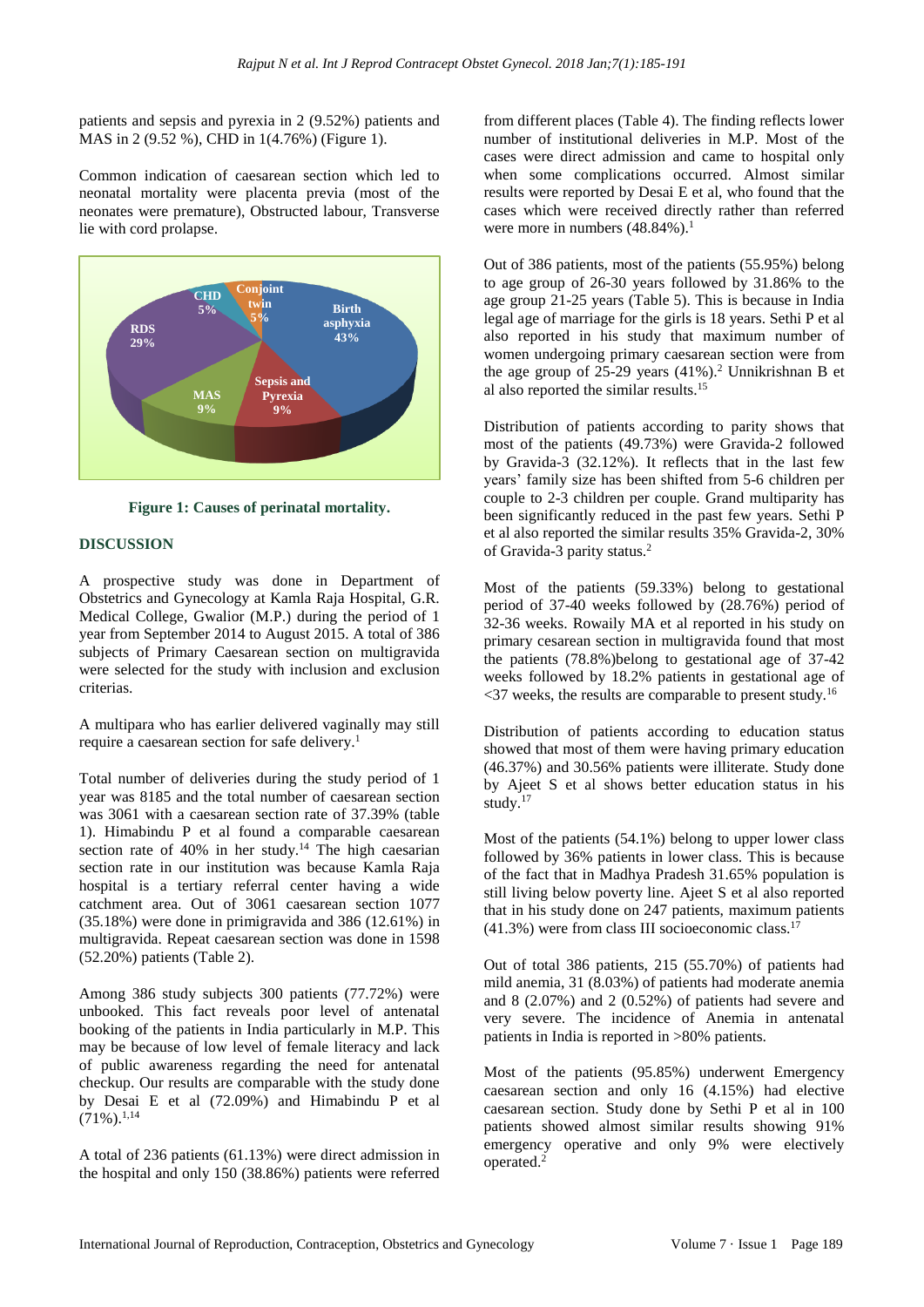In present study most, common indication for caesarean section was Malpresentations 115 (29.79%) followed by Fetal distress in 71 (18.39%), APH in 71 (18.39%), Severe Preeclampsia and Eclampsia in 39 (10.1%), Obstructed labour and Cepahalopelvic disproportion in 33 (8.55%) each, Twin pregnancy in 21 (5.44%). Rao JH et al also reported Abnormal presentations (32.5%), APH (19.5%), Fetal distress (17%), obstructed labour (18.5%) in her study<sup>3</sup>. Desai E et al also reported fetal distress (25.58%), APH (22.09%), CPD (19.77%) and abnormal presentations (17.44%) as the most common indications for caesarean sections in his study.<sup>1</sup> Himabindu P et al also reported fetal distress (24.7%) as the most common indication for Caesarean section in his study he also showed that most common abnormal presentation was breech for which caesarian section was done.<sup>14</sup>

Out of 386 patients 87 (22.54 %) received blood transfusion. Study done by Rouse DJ et al reported that those women who undergo primary caesarean, only 3.2% required blood transfusion.<sup>18</sup> Higher number of requirement for transfusion could be because of the fact that incidence of anaemia among pregnant women is very high in India  $(>80\%)$ .

Out of 386 patients, 91 (23.57%) patients had different complications. Most common maternal complication was pyrexia in 40 (10.36%) patients followed by URTI in 32 (8.29%) patients, wound infection in 11 (2.85%) patients and abdominal distention in 6 (1.55%) patients. Rao JH has shown almost similar results in his study.<sup>3</sup> In the present study, there was no maternal mortality observed. This may be because of availability of better antibiotics, blood and blood product transfusion facilities, safe methods of anesthesia, timely intervention, better surgical techniques and operative skill of obstetrician.<sup>2</sup>

Postoperative morbidity was statistically significantly higher in unbooked patients, referred patients, Emergency LSCS, low socioeconomic status, anemia, Obesity, lower level of education. There was no statistically significant difference among the various groups according to level of activity.

Baby weight was 2.5-3.5 kg in 58.29% of cases and 34.97% baby were below 2.5 kg, only 7 babies (181%) were above 3,5 Kg. Rowaily MA et al in his study done on 4307 patients reported that most of the babies (61.7%) born were having weight of 2500-3500 grams which is considered to be a normal body weight followed by 21.6% babies who had body weight of >3500 grams. Lower baby weight in our study could be a reflection of poor maternal nutrition and antenatal care.<sup>16</sup>

The most common morbidity present in neonates was Birth asphyxia in 24 (6.21%) neonates followed by RDS in 22 (5.69%) neonates, sepsis and pyrexia in 13 (3.36%) patients and MAS in 11 (2.84%) patients. Sethi P analysed perinatal morbidity and reported birth asphyxia in 4%, sepsis and pyrexia in 4%, meconium aspiration syndrome (MAS) in 3%, convulsions in 3% and respiratory distress syndrome (RDS) in 3% patients. Results are comparable in both study.<sup>2</sup>

The most common reason for mortality was Birth asphyxia 9 (42.85%) followed by RDS in 6 (28.57%) patients and sepsis and pyrexia in 2 (9.52%) patients. The incidence of perinatal mortality in present study was 5.44%. Omar AA et al also reported high perinatal mortality among the caesarean delivery (11.1%) and the main cause of death was severe birth asphyxia.<sup>6</sup>

Neonatal mortality is more in case of Unbooked cases (90.47%) it is because of lack of antenatal care, poor maternal nutrition, unattended medical complications and maternal morbidities and prolonged trial at home. All of them unbooked cases underwent Emergency Caesarean section. Out of all neonatal deaths 57.14% were referred cases, most of neonates  $13(61.90%)$  were of  $\lt 1.5$  Kg birth weight and no neonatal mortality occurred in neonate of > 2.5 kg birth weight. Common indication of caesarean section which led to neonatal mortality were placenta previa (most of the neoantes were premature), Obstructed labour, Transverse lie with cord prolapse.

From the above discussion it is reemphasized that Multigravida is more often neglected women having low attention of family. The fact that once a woman delivers vaginally during her first or second pregnancy the family as well as the patient herself are reluctant and less attentive to regular antenatal checkup which leads to increased incidence of anemia, poor nutrition, lack of early diagnosis of malpresentation, placenta previa. And the fact that she has delivered normally family is reluctant also for institutional delivery and most of the patients delivered by untrained person at home and they seek medical care only when multiple complication become obvious, and this is the matter of worry. From the above discussion it is reemphasized that the women in India need to be empowered by better education so that she herself and the family are aware of the possible complications during pregnancy and delivery, and to avoid them regular antenatal checkups, early diagnosis of pregnancy and its high risk factors, and their management is possible. Our National targets are to reduce Maternal mortality rate below 100/lacs live births and Neonatal mortality rate below 29/1000 live births. This can be achieved by female literacy rate by >80% and 100% good quality antenatal care and 100% institutional deliveries.

*Funding: No funding sources Conflict of interest: None declared Ethical approval: The study was approved by the Institutional Ethics Committee*

## **REFERENCES**

1. Desai E, Leuva H, Leuva B, Kanani M. A study of primary caesarean section in multipara. Int J Reprod Contracept Obstet Gynecol. 2013;2(3):320-4.